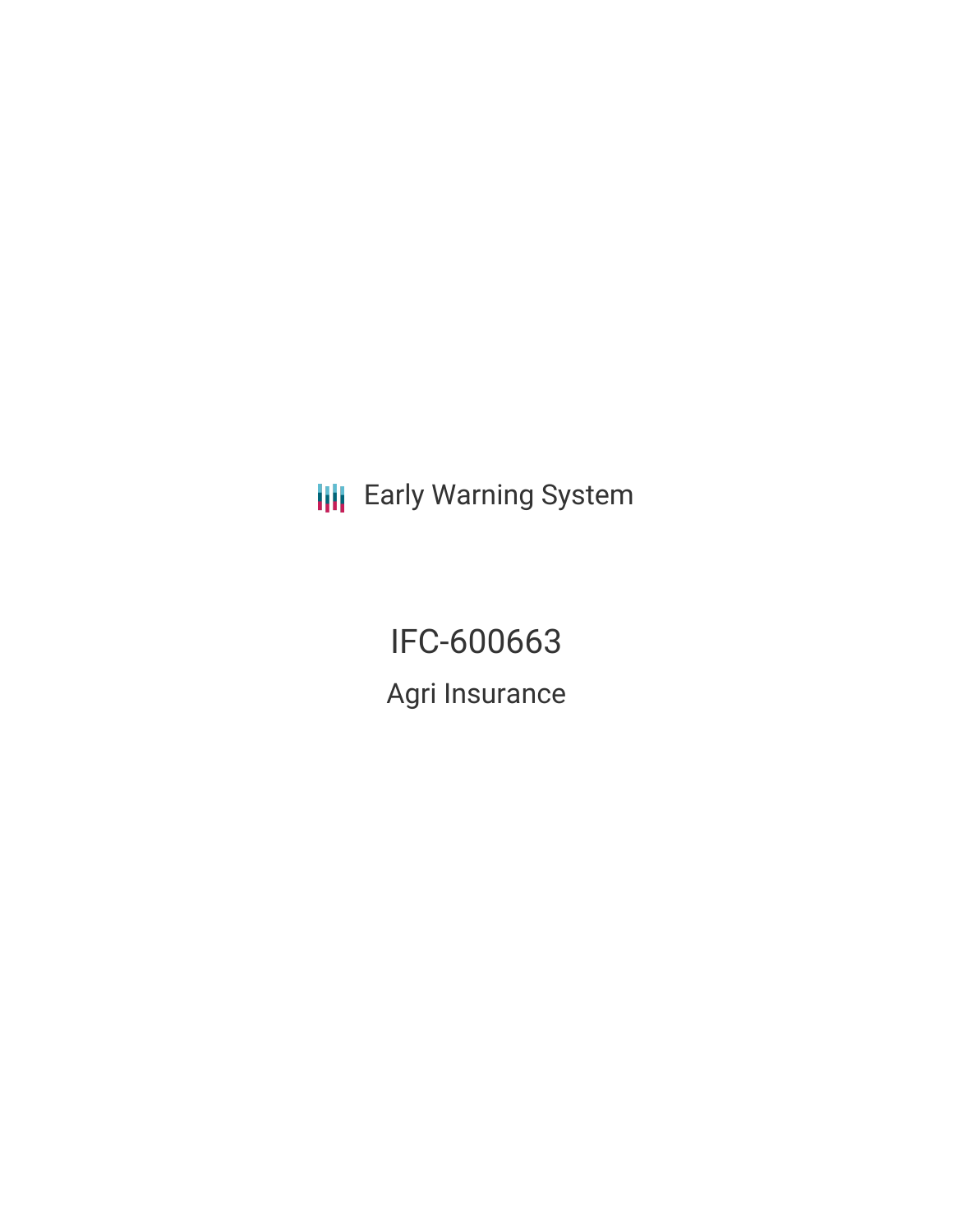## **Quick Facts**

| <b>Countries</b>               | Sri Lanka                               |
|--------------------------------|-----------------------------------------|
| <b>Financial Institutions</b>  | International Finance Corporation (IFC) |
| <b>Status</b>                  | Active                                  |
| <b>Bank Risk Rating</b>        | U                                       |
| <b>Voting Date</b>             | 2016-01-21                              |
| <b>Borrower</b>                | Sri Lanka                               |
| <b>Sectors</b>                 | Agriculture and Forestry                |
| <b>Investment Amount (USD)</b> | \$0.93 million                          |
|                                |                                         |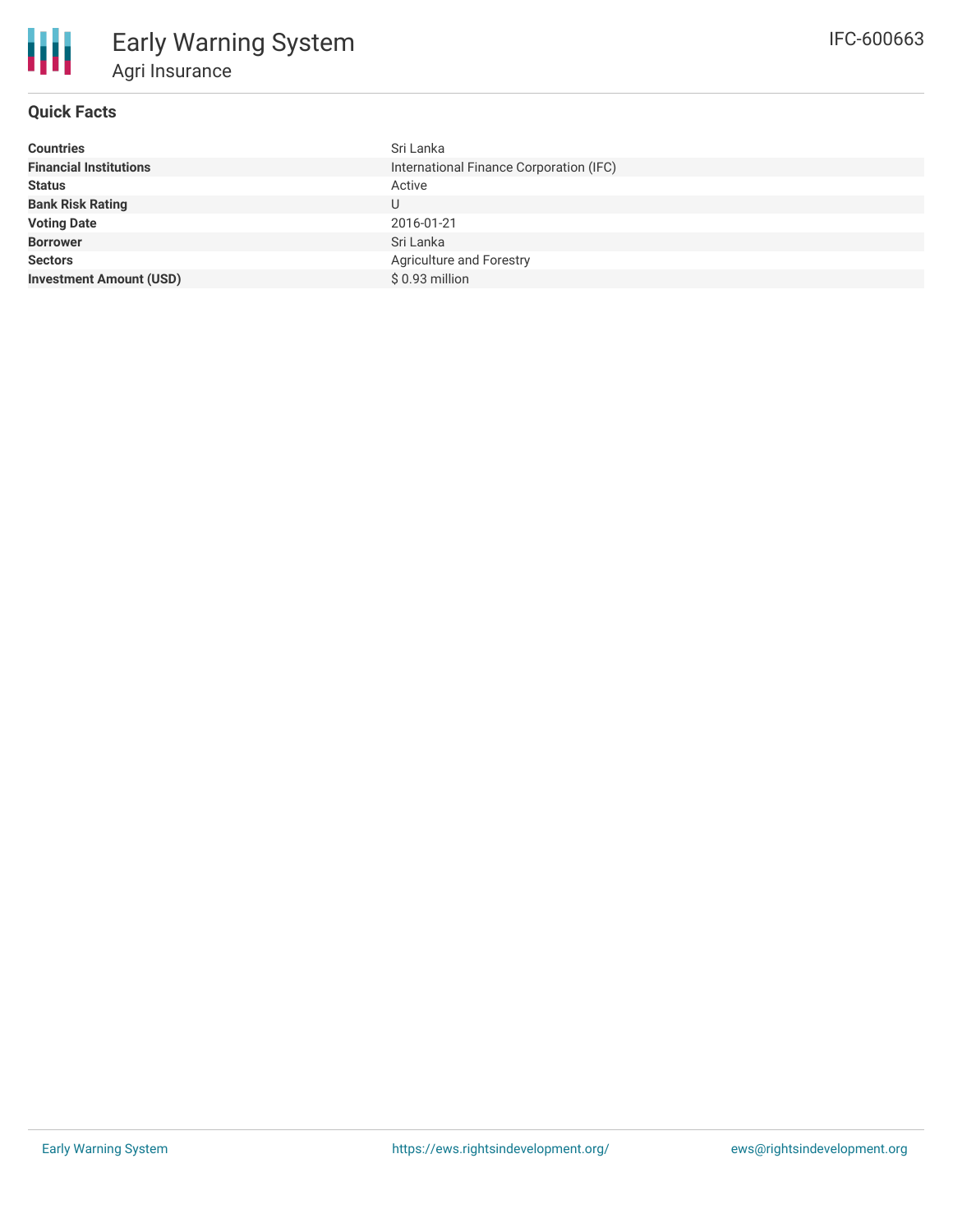

## **Project Description**

The project aims to address the needs of the agri sector through development of the agri insurance sector in Sri Lanka. Therefore the project will support the Agricultural and Agrarian Insurance Board and other interested insurance companies, to improve the effectiveness of the agri insurance schemes available in the country (both public and private) including improvements and innovations and thereby increase the insurance coverage to farmers.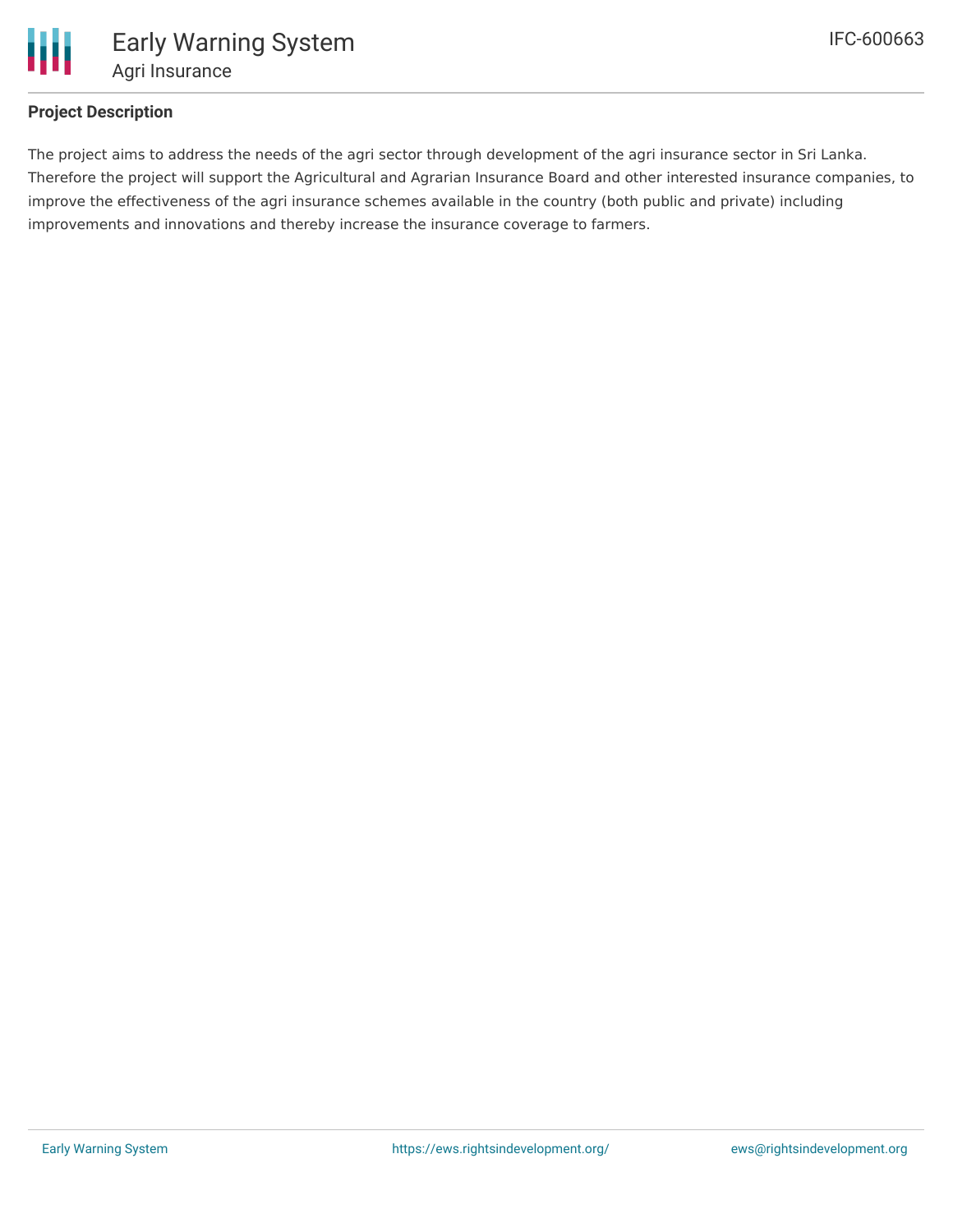

## **People Affected By This Project**

The project aims to address the needs of the agri sector through development of the agri insurance sector in Sri Lanka.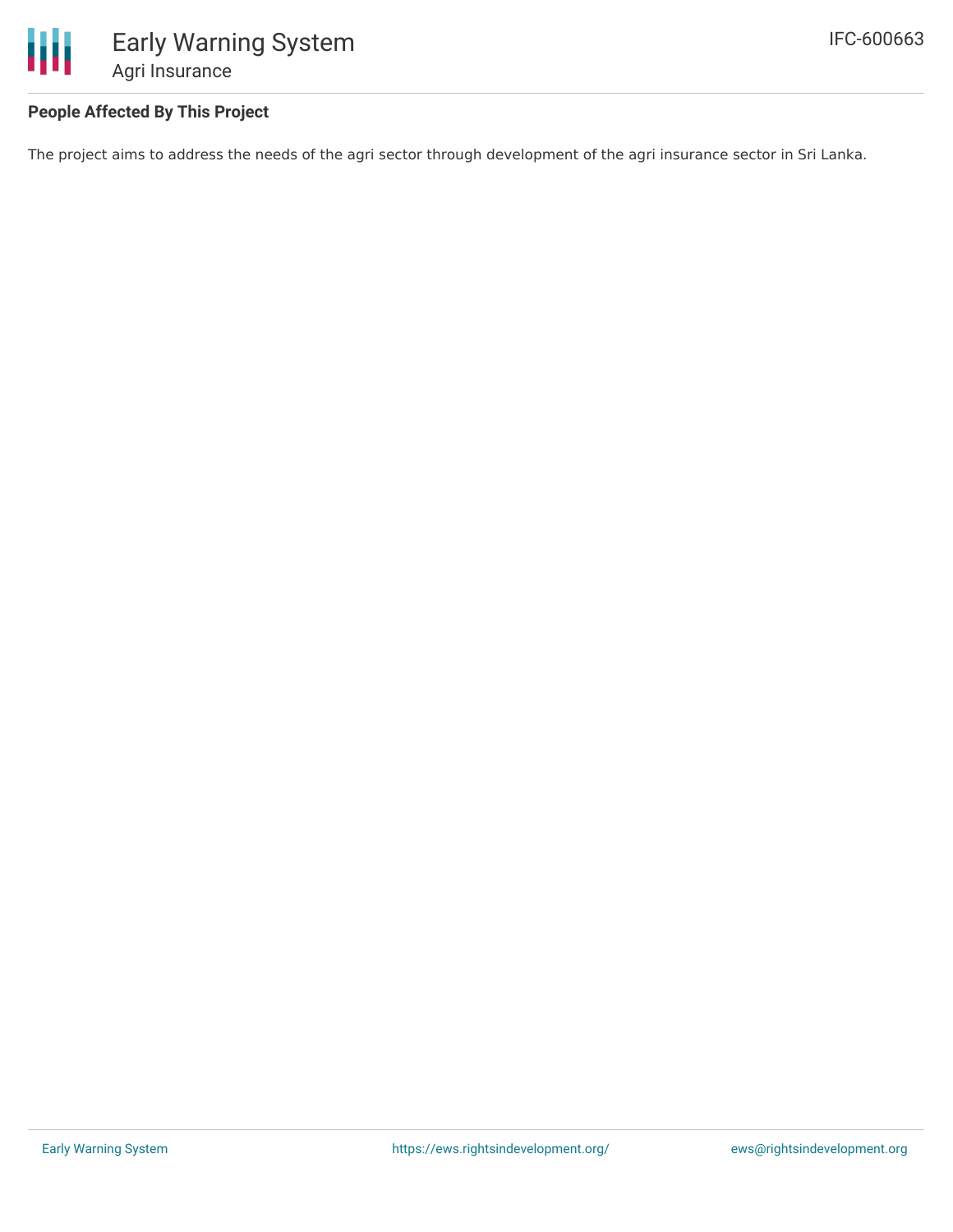

### **Investment Description**

• International Finance Corporation (IFC)

Advisory Services Project